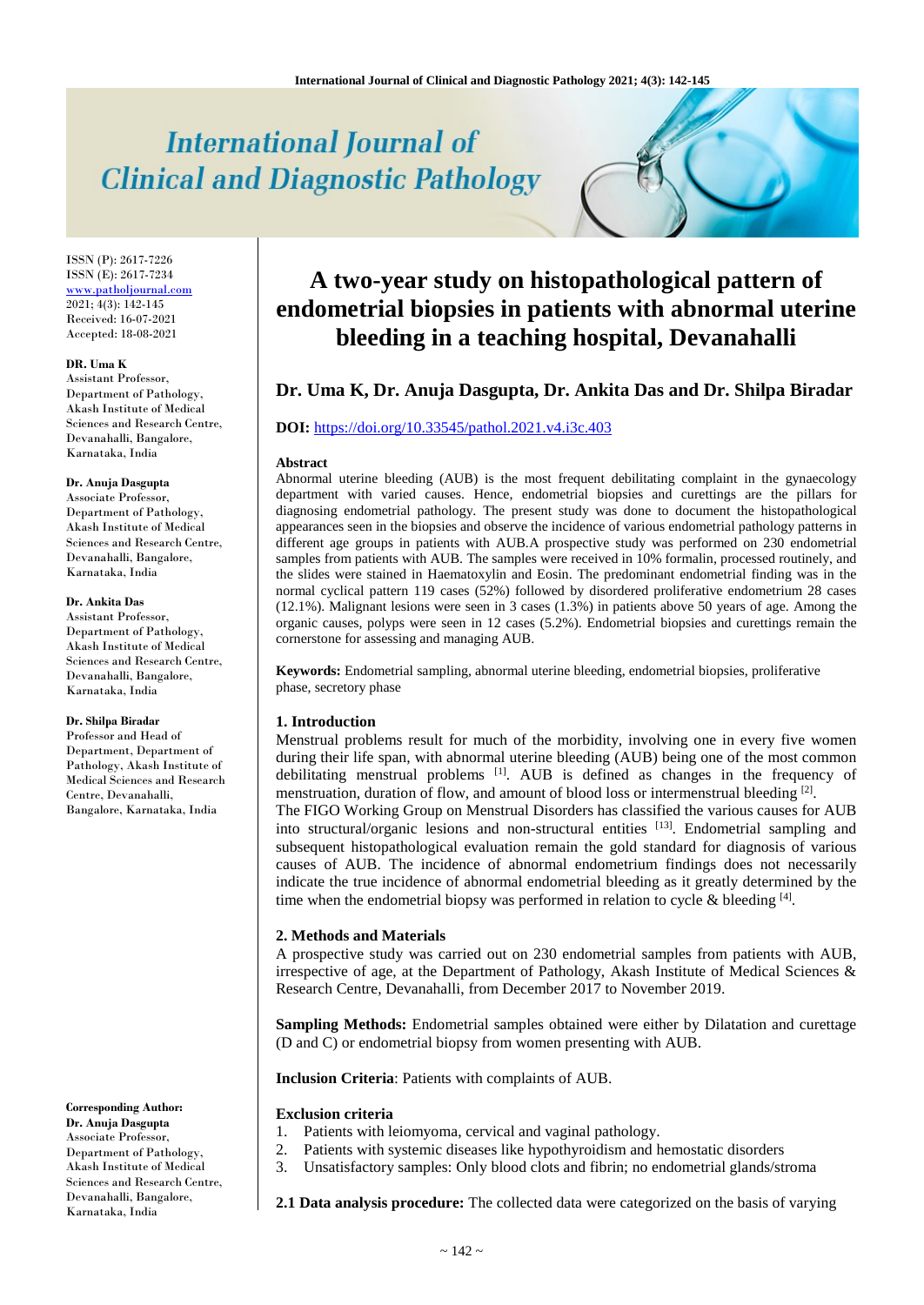Endometrial morphologies and the age pattern was analyzed in each category.

#### **3. Results**

Out of 230 endometrial samples studied, 119 cases showed normal cyclical patterns, which included proliferative phase and secretory phase, accounting for 52% of all the cases. [Table1] The next commonest was of disordered proliferative endometrium accounting for 12% (28 cases) which was mainly seen amongst the peri-menopausal age group (40-50 years). [Table2] Also noted predominantly in the peri-menopausal age group were endometrial polyp and endometrial hyperplasia without atypia (accounting to 5.2% & 4.7% of all cases, respectively).

In post-menopausal age group (>50 years), atrophic endometrium (10.8% of all cases) and endometrial adenocarcinoma (1.3% of all cases) were most commonly seen.

9 cases each of pill endometrium and products of conception, were more commonly seen in the reproductive age group (18-39 years).

Other endometrial samples were diagnosed as chronic endometritis in 4 cases (1.7%) and partial mole in 3 cases (1.3%).

The age group with maximum number of patients was in the reproductive age group (18-39 years), followed by perimenopausal age (40-50 years).

#### **Table 1:** Shows different histopathological patterns of endometrium

| Sl. No | <b>Histopathological diagnosis</b>   | No. of patients | <b>Percentage</b> |
|--------|--------------------------------------|-----------------|-------------------|
|        | Proliferative phase                  | 64              | 27.8%             |
| ◠      | Secretory phase                      | 55              | 23.9%             |
|        | Disordered proliferative endometrium | 28              | 12.1%             |
|        | Atrophic endometrium                 | 25              | 10.8%             |
|        | Pill endometrium                     | 14              | 6%                |
| 6      | Endometrial polyp                    | 12              | 5.2%              |
|        | Products of conception               | 11              | 4.7%              |
| 8      | Hyperplasia without atypia           | 11              | 4.7%              |
|        | Chronic endometritis                 |                 | 1.7%              |
| 10     | Partial mole                         | 3               | 1.3%              |
| 11     | Endometrial carcinoma                | 3               | 1.3%              |
|        | Total                                | 230             | 100%              |

**Table 2:** Shows the age wise distribution of different endometrial patterns

| <b>Endometrial pathology</b>         |             | Reproductive age group (18-39 yrs) Peri-menopausal age group (40-50 yrs) Postmenopausal age group (>50 yrs) |            |
|--------------------------------------|-------------|-------------------------------------------------------------------------------------------------------------|------------|
| Proliferative phase                  | 59          |                                                                                                             |            |
| Secretory phase                      |             |                                                                                                             |            |
| Disordered proliferative endometrium |             | 22                                                                                                          |            |
| Atrophic endometrium                 |             |                                                                                                             | 19         |
| Pill endometrium                     |             |                                                                                                             |            |
| Endometrial polyp                    |             |                                                                                                             |            |
| Products of conception               |             |                                                                                                             |            |
| Hyperplasia without atypia           |             |                                                                                                             |            |
| Chronic endometritis                 |             |                                                                                                             |            |
| Partial mole                         |             |                                                                                                             |            |
| Endometrial carcinoma                |             |                                                                                                             |            |
| Total                                | 141 (61.3%) | 64 (27.8%)                                                                                                  | 25 (10.8%) |

#### **4. Figures**



**Fig 1:** Disordered Proliferative endometrium: Showing endometrial glands that are irregularly and cystically dilated interspersed among proliferative endometrial glands.



**Fig 2:** Atrophic endometrium: Showing thinned-out endometrium with some residual glands surrounded by an atrophied stroma.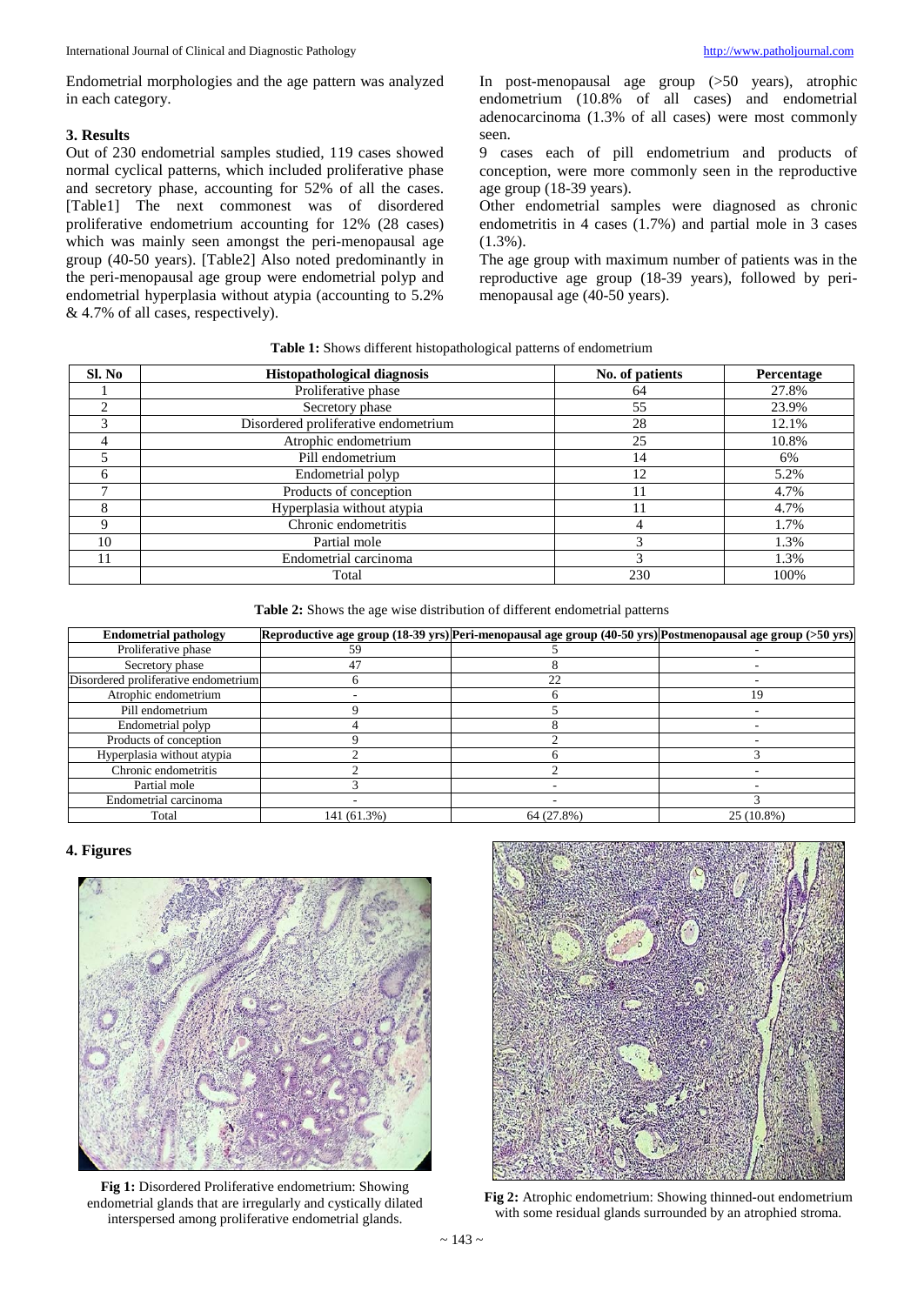

**Fig 3:** Endometrial Papillary Adenocarcinoma: Showing endometrial glands lined by neoplastic cells arranged in papillary pattern.

#### **5. Discussion**

AUB presents as a frequent symptom that arises from varied causes physiological, pathological or pharmacological which leads to social and physical morbidity and dictates an appropriate evaluation and management [4]. Endometrial curettage and biopsy are done to evaluate causes of AUB, infertility, or follow up of a previous diagnosis. Interpretation of endometrial biopsy specimens requires a complete clinical history with menstrual status, along with history of exogenous hormones or drugs [5, 6]. It has been shown that around 6% of women aged 25-44 years consult their physician due to excessive menstrual loss every year [1] .

The ages of women in our study ranged from 18 to 70 years. Maximum frequency of AUB was observed in reproductive (18-39 years) age group (141/230, 61.3%) followed by perimeopausal (40-50 years) (64/230, 27.8%) and postmenopausal (above 50 years) age groups (25/230, 10.8%). This is also the commonest age group affected in most of the studies like Abid M *et al.* [1], Khan R *et al.* [4], Tiwari A *et al.* <sup>[7]</sup> and Sajitha K *et al.* <sup>[8]</sup>. We noted that age had an important role in governing the histological progression. The aggressive of the lesions were directly linked with age, as more progressive the lesions were found in peri- and postmenopausal age group in comparison to reproductive age group [1].

Since endometrium is the best accessible tissue for histopathological evaluation of uterine bleeding, varied methods are implemented for endometrial sampling among which Dilatation and Curettage is performed more often <sup>[9]</sup>. Histopathological examination on endometrial samples is helpful to distinguish between structural/organic and nonstructural/functional etiologies [10]. In our study, functional etiologies are slightly more common than organic etiologies. In the present study, out of 230 cases, normal physiological changes like proliferative and secretory patterns were noted most commonly. Proliferative pattern was seen in 64 cases (27.8%) and secretory phase endometrium in 55 cases  $(23.9\%)$ . Similar incidence was noted in other studies [11, 12, 13, 14] . The bleeding in the proliferative phase could be due to anovulatory cycles, whereas in the secretory phase the bleeding maybe due to ovulatory dysfunctional uterine bleeding <sup>[14, 15]</sup>. Also as quoted by Baral -R *et al.* [16] that irregular shedding of the endometrium is apparently caused by slow degeneration of the corpus luteum with prolonged exposure to progesterone and therefore manifests as cyclic prolonged menstruation.

Most common hormonal imbalance pattern noted was disordered proliferative endometrium [Figure1] in 28 cases (12.1%), third most common pattern of all and predominantly in the peri-menopausal age group (40-50 years). Similar incidence was seen in the study conducted by Roopmala M et al. <sup>[11]</sup>, Pratibha Singh<sup>[17]</sup> and Kumari SR<sup>[9]</sup> with 11.49%, 15.6% and 22.12% of cases showed disordered proliferative endometrium occupying the third position overall. Disordered proliferative endometrium show features similar to proliferative endometrium but differs from proliferative pattern by the presence of dyssynchronized glandular development. Disordered proliferative pattern lies at one end of the spectrum of proliferative lesions of endometrium that includes carcinoma at the other end with intervening stages of hyperplasia<sup>[8, 9]</sup>. Disordered proliferative endometrium is common in the peri-menopausal years because of anovulatory cycles [15].

The incidence of atrophic endometrium [Figure 2] is 10.8% (25 cases) which is almost similar to other studies  $[7, 10, 18]$ . Atrophic endometrium is rarely seen in women of reproductive age group and sometimes in perimenopausal women, but it is a common finding in post-menopausal women due to lack of ovarian estrogen. The thin atrophic endometrium is susceptible to minor injury and therefore could be the cause for postmenopausal bleeding even in the absence of an identifiable lesion. Dilated superficial large venules are situated under a thin endometrium which may rupture to cause excessive uterine bleeding  $[10, 18]$ .

Pill endometrium was the other cause of AUB and constituted 6% (14 cases) of the total cases, characterized by presence of inactive glands with some of the glands having abortive secretions, decidual reaction and thin walled blood vessels  $[8, 11]$ .

In present study, the most common pathological cause endometrial polyp (5.2%). The incidence was similar to study done by Sajitha K et al. (5.12%)<sup>[8]</sup>.

Endometrial hyperplasia is the precursor of carcinoma and presents with AUB. Identification of endometrial hyperplasia is an important finding as they can be the precursors of endometrial carcinoma<sup>[19]</sup>. Endometrial hyperplasia is a common diagnosis in perimenopausal women with symptoms of irregular or prolonged bleeding. This is due to increased oestrogen levels. The overgrowth affects both glands and stroma but there is also abnormal vascularisation <sup>[9]</sup>. We observed endometrial hyperplasia without hyperplasia in 11 patients (4.7%) and predominantly seen in the peri-menopausal age group. The findings of hyperplasia without atypia were similar to the studies done in S Kavita et al. <sup>[19]</sup> with 4.5%. Many studies have showed a similar increased incidence in perimenopausal age group [14, 18, 19] .

There were 4 (1.7%) cases of chronic endometritis and the findings were similar to the study done by Kumari SR *et al.*  $[12]$  with 1.4%. This was much low when compared to many other studies [4, 20] . The diagnosis of chronic endometritis is made on the basis of the presence of plasma cells and is usually associated with lymphocytes, lymphoid follicles, neutrophils and histiocytes. The stroma is either spindled or fibroblastic often with stromal breakdown and glandular destruction [12, 15] .

Malignancy was seen in 3 (1.3%) cases in our study. [Figure 3] Studies by Abid M et al. <sup>[1]</sup>, Kumari SR et al. <sup>[9]</sup>, Roopmala M *et al.* <sup>[11]</sup> and Singh P *et al.* <sup>[17]</sup> showed the